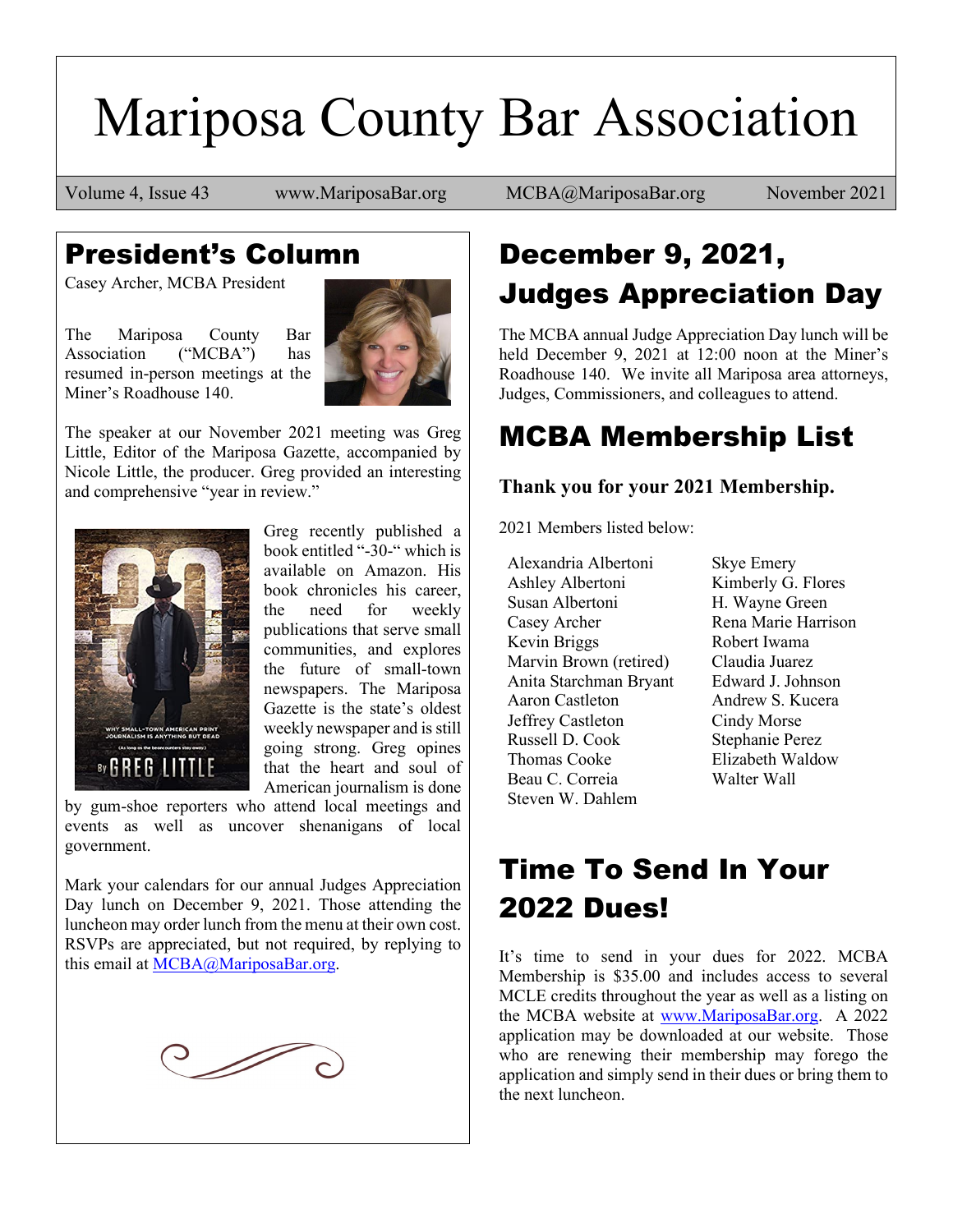### 2021 Meeting Schedule

The MCBA has resumed in-person meetings at the Miner's Roadhouse 140 Banquet Room.

### **MINER'S ROADHOUSE**



#### **January 14, 2021**

Luncheon meeting postponed due to COVID-19. **February 11, 2021** 

Luncheon meeting postponed due to COVID-19. **March 11, 2021** 

#### Luncheon meeting postponed due to COVID-19. **April 8, 2021**

Luncheon meeting: 1 hour MCLE credit Webinar with Speaker, Brian Chase of ArcherHall, with a presentation on "Identification and Preservation of Electronically Stored Information"

#### **May 13, 2021**

Luncheon meeting: 1 hour MCLE webinar with Russell Cook, attorney and mediator, presenting on "Mediating the Hatfield and McCoys"

#### **June 10, 2021**

Luncheon meeting: 1 hour Ethics MCLE credit Webinar with Speaker, Tom Plunkett, Director of Digital Forensics at ArcherHall, with a presentation on "Ethical Duties and Electronically Stored Information"

#### **July 15, 2021**

Luncheon meeting: Webinar with Sharon Wardale-Trejo, Director for the Merced/Mariposa Regional Department of Child Support Services (DCSS) and David Haycraft, Chief Attorney for the

Merced/Mariposa Regional DCSS, presenting an overview of the Department and services theyoffer.

#### **August 12, 2021**

No Luncheon Meeting due to Summer Break Schedules

#### **September 9, 2021**

Luncheon meeting: Speaker Miles Menetrey of the Mariposa County Board of Supervisors

#### **October 14, 2021**

Luncheon meeting: Speaker Sheriff Jeremy Briese **November 18, 2021** 

#### Luncheon meeting: Speaker Greg Little, Editor of the Mariposa Gazette, with The Year In Review

#### **December 9, 2021**

Luncheon meeting: Holiday Luncheon and Judges Appreciation Day

### 2022 MCBA Officers

The MCBA has voted to continue the 2021 slate of Officers for the 2022 year. Congratulations to Casey Archer, President; Anita Starchman-Bryant, Vice President; Ed Johnson, Secretary; and Skye Emery, Treasurer.



Casey Archer President



Anita Starchman Bryant Vice-President



Ed Johnson Secretary



**Skye Emery** Treasurer

### GILPATRICK ARRESTED FOR PRACTICING LAW IN MERCED WITHOUT A LICENSE

A 60-year-old Fresno man was arrested on November17, 2021, on suspicion of practicing law without a license in Merced. The man was identified as Richard Gilpatrick, who also goes by Richard Richardson or Richy Richardson. Gilpatrick was using a California State Bar license number that was assigned to an attorney who was admitted to practice law in 1968 and is now deceased.

It is reported that multiple people have gone to Gilpatrick for attorney services. Merced County Sheriff's Office investigators located Gilpatrick in the Fresno area and arrested him on charges of practicing law without a license, petty theft with priors, forgery, and theft by false pretenses. He was to be booked into the Merced County Jail, with bail set at \$25,000.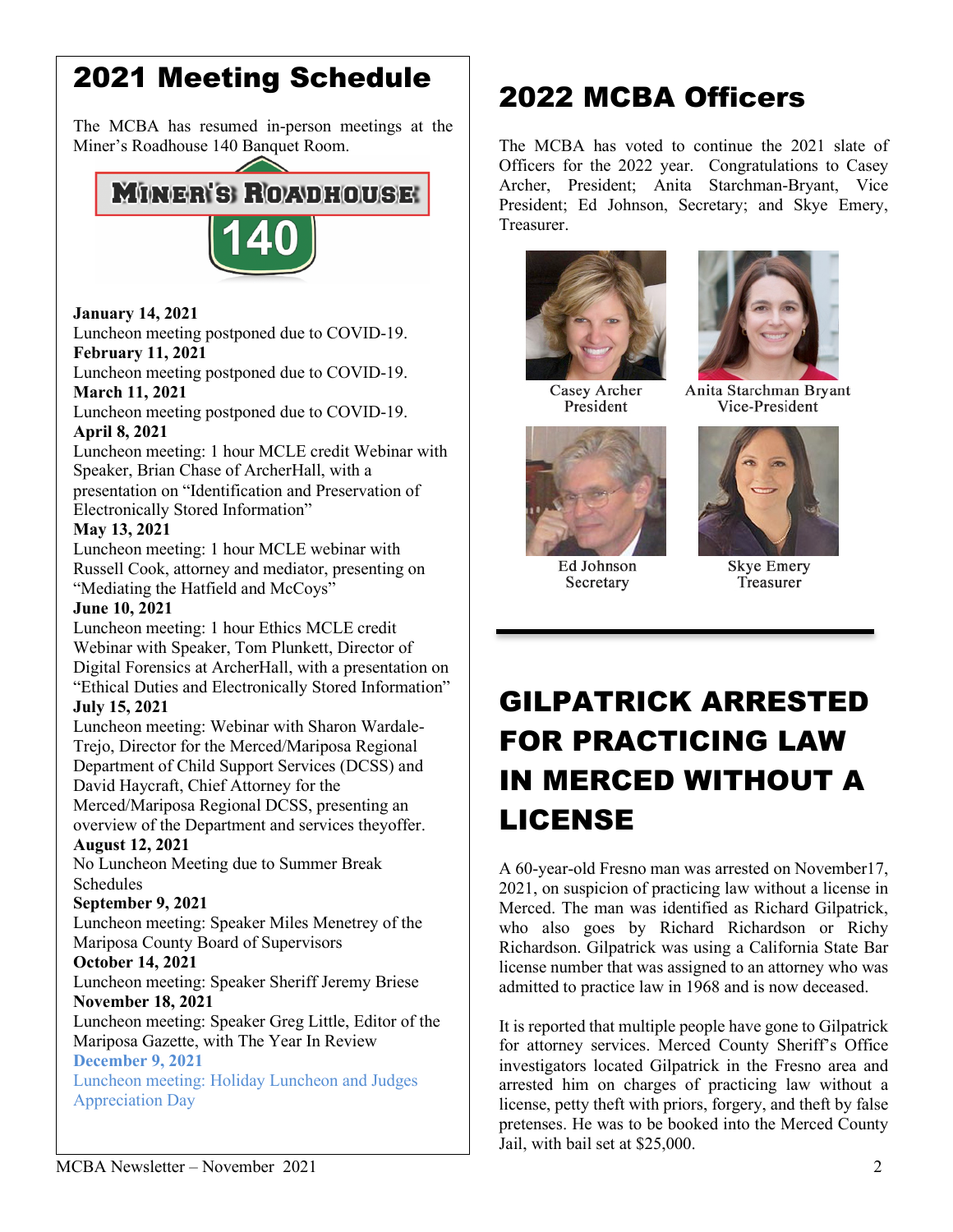### Family Law News

by Casey Archer, President, Merced County Bar Association Family Law Section

The featured case this month is *Elmassian v. Flores* (8/11/21), a jurty trial and appeal involving CCP Section 1161.3 which prohibits a landlord from terminating or failing to renew a tenancy based upon domestic violence against a tenant.

In *Elmassian*, the landlord sought to convict the tenant based upon allegations that she "engaged in repeated hostile threats towards the other tenants" that included blocking parking areas, damaging vehicles, and having a large number of people loitering who were actively selling and using narcotics.

One of landlord's witnesses testified that the tenant and her husband parked in the parking spaces of the witness and others without permission "nearly every day" and blocked access to the complex's driveway. The witness further testified that the tenant caused "a real nuisance" was "emotionally exhausting," would harass and intimidate her and others in the apartment complex, and did drugs in the complex parking lot.

For her defense, the tenant testified that the eviciton was in retaliation for her complaining about the disrepair of her apartment. She further testified that she told the manager that she had to get a restraining order against her husband for threatening her with a knife, and that she wanted to install a security door on her unit. She provided a copy of the restraining order and two reports confirming domestic violence, one of which was made prior to the serving of the eviction notice.

In rebuttal, the landlord testified he was not aware of the tenant asking for repairs, that he was not aware of the domestic violence until after the eviction notice was served, and that the motivation to evict the tenant was strictly nuisance.

The jury returned a unanimous verdict in favor of the landlord. The tenant appealed, stating that the Court failed to provide a jury instruction which would allow the jury to render a verdict in her favor if it found the domestic violence defense was proved.

The Appellate Division of the Los Angeles Superior Court reversed, finding that there was substantial evidence to support the domestic violence defense and the Trial Court erred by not allowing the jury to consider the defense

### STATE BAR NEWS

The California State Bar has announced that a new consumer website summarizes the State Bar's proposal to license a new kind of legal professional in California who could provide more affordable options for handling routine matters in specific practice areas, such as family law and housing. Members of the public are invited to provide their feedback through January 12, 2022.

A legal paraprofessional would be to a lawyer what a nurse practitioner is to a doctor. The proposal recognizes that not all legal problems need the same level of expertise.

Many other states and countries have established a legal paraprofessional license. In California this idea has been



studied since the 1980s. This is the first time a proposal for a new class of licensed legal

professionals has been put out for public comment.

The website contains a printable handout about the proposal, and is located at the following link:

[https://publications.calbar.ca.gov/paraprofessionals/expa](https://publications.calbar.ca.gov/paraprofessionals/expanding-access-to-legal-services/) [nding-access-to-legal-services/](https://publications.calbar.ca.gov/paraprofessionals/expanding-access-to-legal-services/)